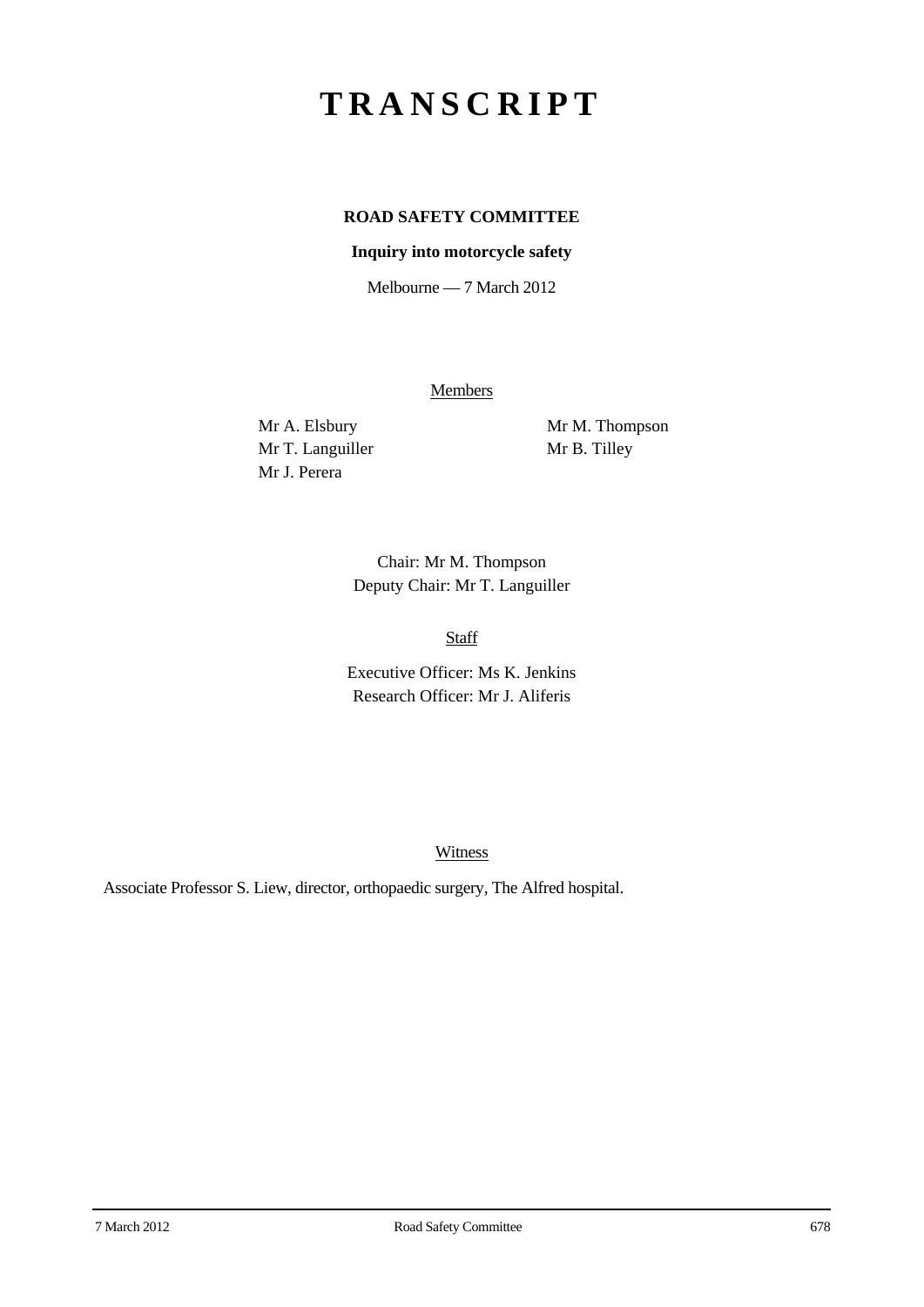**The CHAIR** — I would like to welcome Associate Professor Susan Liew to our hearing today. Thank you very much for your attendance. The committee has received 74 written submissions in relation to our inquiry into motorcycle safety. The purpose of the hearings is to obtain evidence from selected witnesses covering our terms of reference.

Hansard will be recording today's proceedings and will provide a proof version transcript to witnesses so that any typographical errors can be corrected. Once you receive a copy of the transcript it would be appreciated if you could correct it and return it to our office. It will be placed on our website in the public domain. Should you have any comments you wish to make in camera — that is, confidentially to us — we can also do that if there are sensitive issues or comments you wish to make.

We have an eclectic range of abilities of members of the committee, prior to their entering the parliamentary arena, and we do value the opportunity to hear firsthand from the life and work experiences of the witnesses who bring their expertise to our inquiry. There has been a high incidence of road trauma in Victoria over the last 50 years, on a par with around the world, but in Victoria there have been some fine innovations such as the compulsory introduction of seatbelts and airbags and drink-driving and random-breath-testing legislation, which have seen Victoria regarded as a world leader in road safety. The work of trauma surgeons has contributed strongly to that process, and there has been a succession of surgeons who have given great advice to parliamentary committees. It is in that spirit and context that we welcome you here today.

We will ask you a number of questions on your observations of road trauma and the treatment of motorcycle accidents. We did have Dr Michael Leung here yesterday, and he gave us some graphic images of people who were the victims of motorcycle accidents, people who had amputations or significant plastic surgery work and post-trauma treatment, sometimes which lasted maybe 10 to 15 years. In commencing our dialogue today and before opening up to my colleagues shortly, do you have any observations on the range of trauma cases that you have had to deal with as a surgeon at the Alfred hospital?

**Assoc. Prof. LIEW** — Yes, and thank you for asking me to come down. I guess it was in response to the Alfred Health submission earlier, and I understand Russell Gruen asked me to come along in terms of spinal surgery. First of all, though, just as an orthopaedic surgeon — because I am the director of orthopaedic surgery at the Alfred — I guess my main interest at the moment is to further the research work. But I have been in clinical practice as a spine surgeon since 1997. During that time I have seen a lot of changes to the treatment of orthopaedic injuries per se. I assume you have all the numbers that the Alfred Health submitted and, over time, just in regard to orthopaedic or bone injuries, I do not think there has been much of a change in the actual spectrum of injuries.

We are probably better at picking up a lot more injuries. I guess I would divide those injuries — and I had a think about this in terms of the spine — into what I would call minor injuries, which include bruising and soft tissue injuries such as you have seen with my colleague Dr Leung; then minor fractures that on the face of it do not necessarily require admission to hospital; and then there would be major injuries that require either ICU or general admission to hospital. In that group, of course, there is the full range of injuries there because you are dealing with limb injuries, pelvic injuries and spinal injuries. Within orthopaedics they would be the three broad groups that you need to look at. Then, within the orthopaedic realm as a spine surgeon, there is what I would call the devastating injuries, which is your spinal cord injuries, either in the form of paraplegia or quadriplegia.

First of all, in relation to limb injuries, which is the most common orthopaedic injury that you would see in motorcycle accidents, technology has come a long way in the last 10 years, and I think we have much better treatments for those. In particular I am thinking about what we call open or what people commonly know as compound tibial fractures. We have a new form of dressing that makes the treatment of these much better. My own personal observation, which is probably because people are in hospital for a shorter length of time, is that at least we do not see these problematic tibial fractures lying around in bed in traction taking up a lot of bed days. That has certainly been a terrific medical innovation.

**The CHAIR** — What is the difference in treatment? Are they able to be wired up at home and put in traction at home?

**Assoc. Prof. LIEW** — No. We do not use traction as much any more. We are able to internally fix people and get them out of bed. We can either pass a rod down the middle of the bone or plate it or put on some other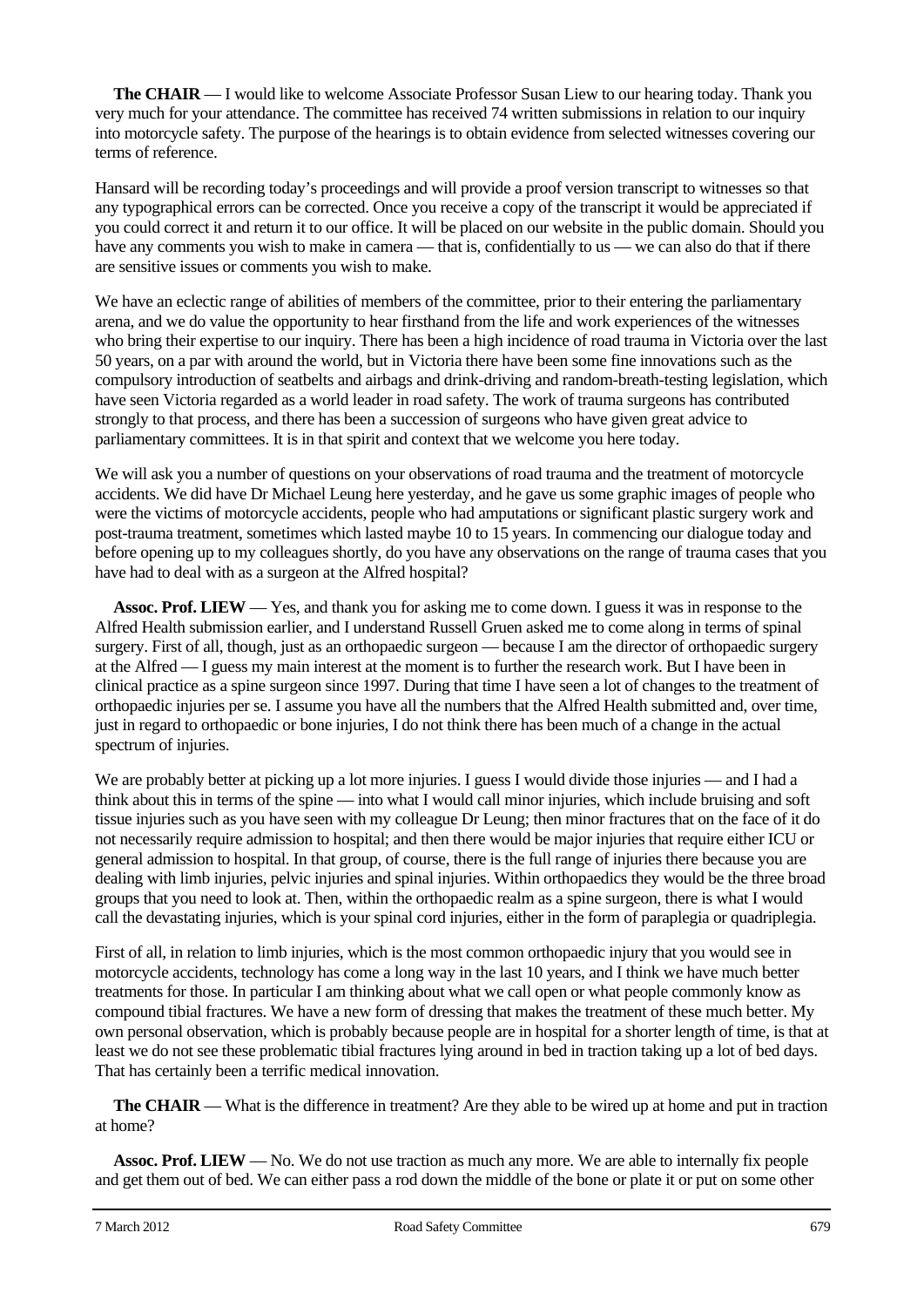form of external fixation, whereas we were too scared to do that before, because with open wounds over a broken bone the propensity for infection was very high. It is still very high because, as you can imagine, we have got road dirt, et cetera, in these wounds, but we know if we clean them properly and if we put this special what is called a vacuum dressing on it, it decreases the risk of infection with putting a foreign body in these fractures. It has changed the way we can manage patients, and we can manage them in a more ambulant fashion.

**The CHAIR** — A minor technical point: how are the wounds cleaned? Someone suggested earlier on it was a wire brush, but then that was amended to a plastic brush. How do you get the road dirt out of a wound?

**Mr LANGUILLER** — And a supplementary: what proportion of patients do actually contract an infection arising out of dirt and dust and various other elements that they might pick up on their way of contact with the road?

**Assoc. Prof. LIEW** — What we call surgical debridement is most important — I guess that is what you are talking about with the wire brush — except to say that you can scrub a certain amount of dirt out, but you do not want damage the tissues. Often we are forced to physically cut out some of that tissue, because the dirt is so ingrained into the tissue. Also if the tissue is devitalised and you know it is not going to heal or die, you want to cut that out as well. That is surgical debridement.

The next part of it is what we call irrigation, and that is exactly what it is. It is just washing it with copious amounts of fluid. The standard for that is at least 6 litres through a given wound. I am involved in a multi-centre international trial at the moment to try and prove some of the detail in there as to what sort of irrigation and under what sort of pressure. It is just like your pressurised hose for cleaning the car, but we do not put quite so much pressure in the human body, because that can wash out some of the bacteria as well. However, the other contentious issue is that it actually pushes some of the bacteria into the tissue. The current gold standard of care is that, if you can, you use these pressure devices; however, nobody quite knows what is the right pressure.

The other thing is there is also a very pure soap called Castile soap, which has been shown in animal experiments might help decrease the infection rate as well. We do not know whether that might be a big bonus as well. My own hypothesis — which is the hypothesis of the project; I am on the steering committee, which is based out of Canada — is that a lower pressure and the Castile soap will decrease our infection rate. We are looking for about 2500 patients worldwide. We are currently the lead recruiter in this trial. The very exciting thing about it is if it is proven that that is the gold standard of treatment, orthopaedic and plastic surgeons will take this up around the world and will probably largely get rid of these high-pressure machines, which means we drop the cost and we make it available to the Third World, so we are right in the middle of that.

To go to the second question, in terms of the rate of infection of these fractures that have a wound over them, there have been quite a number of papers looking at that. You have some oranges and apples in the same basket, so you have rates of at least 50 per cent infection, which I suspect has been lessened with this device.

**Mr LANGUILLER** — What does it mean to that patient effectively and in the long term? What is the long-term impact of that?

**Assoc. Prof. LIEW** — If you get an infected fracture it may mean that you cannot ever get skin covering or tissue covering the bone. My colleague will have spoken about some of these wounds and the problems just with wound care. If you go to the bone, the bone will not heal, and you obviously get a problem. If you have a tibia or a femur — a bone in your leg — that does not heal, you have to have some sort of supporting implant in there which may break with time. It causes infection and systemic or whole body effects, such as fever and illness, long-term antibiotics, long-term treatment. Yes, I have seen some of these injuries — and fortunately they are not as many as the bulk that present to us — go on for years.

**Mr LANGUILLER** — Is there any correlation between infections and amputations, for example?

**Assoc. Prof. LIEW** — Yes.

**Mr LANGUILLER** — Any numbers? Do you have any percentages that you might think of the 50 per cent that you estimate are likely to contract infections — or whatever percentage of that — is likely to have an amputation arising out of that?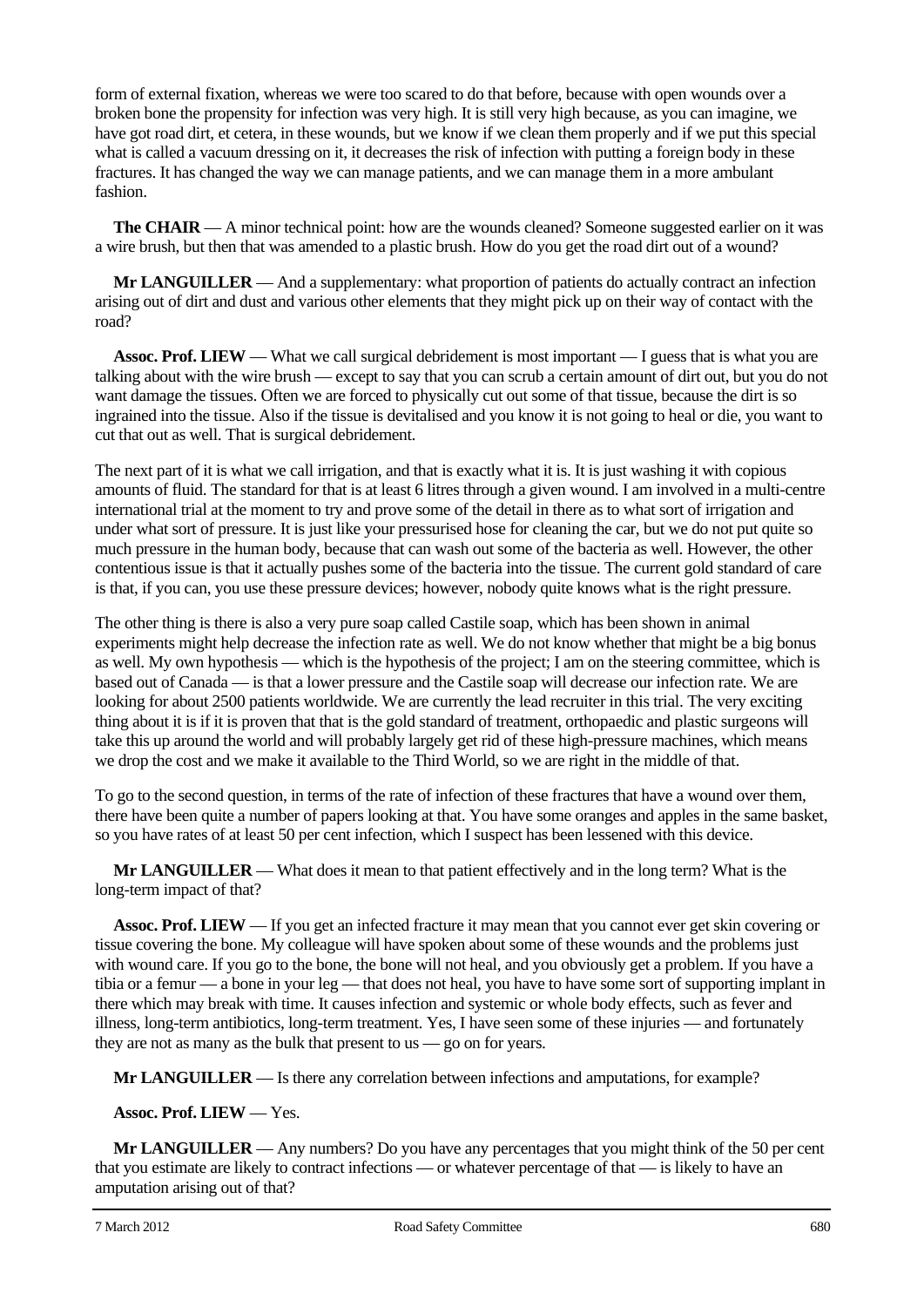**Assoc. Prof. LIEW** — With our current treatment, the percentage of patients who get these devastating complications that may require treatment for years or may require amputation is probably under 5 per cent. It is low, but it is terrible for these patients who have their treatment and association with hospitals drawn out for years, not to mention the physical disability and discomfort that they would suffer from that.

**Mr LANGUILLER** — And that could have been prevented had the rider been wearing protective gear?

**Assoc. Prof. LIEW** — If they had not suffered the injury, yes.

**Mr LANGUILLER** — Because they probably would only have had bone damage or orthopaedic work, but not necessarily the tissue, the skin, the tendons.

**Assoc. Prof. LIEW** — Undoubtedly. Talking among my trauma colleagues — including Mark Fitzgerald, who is the director of trauma there — we all believe and we have all seen that people with protective clothing do seem to get less severe soft-tissue wound issues.

**The CHAIR** — Do you see the patients when they come in when they are still in their motorbike gear at the point of first admission?

**Assoc. Prof. LIEW** — Not any more.

**The CHAIR** — Do you have any experience in observing them when they came in with Kevlar trousers the reinforced trousers — or spinal protection with the jacket, elbow protection or gloves and the state of the equipment when they present to hospital?

**Assoc. Prof. LIEW** — I see them very rarely in the trauma centre like that these days. The way the Alfred works is we have trauma surgeons, who are general surgeons who receive the patient –

**The CHAIR** — Yes, but perhaps what I am looking for is any direct insight that you have even from yesteryear of presenting accident victims.

**Assoc. Prof. LIEW** — Exactly what I have said. Protective clothing anecdotally certainly does make a difference to the types of injuries they get — that is, the soft tissue. I might say that I have held a motorbike licence since 1986, and I am certainly a strong believer. I have seen the evolution of the clothing that has come through. The materials that you can get these days are absolutely terrific. If you look at some of the states in the US, they make it mandatory that you have to have a certain amount of protective gear on, and that is protective clothing.

**The CHAIR** — Do we know which states in the US?

**Assoc. Prof. LIEW** — I was discussing it with one of my other motorcycling colleagues; I cannot remember.

**The CHAIR** — That is all right; we can track it down.

**Assoc. Prof. LIEW** — Yes, I would double-check that, but I believe that is so. Helmets have been an absolutely fantastic innovation. However, they may be a double-edged sword, speaking as a spine surgeon and having seen a number of neck injuries and quadriplegia. Helmets are fantastic for preventing the devastating head injuries that are behind the highest mortality. But in terms of neck injury — there are no papers and there is really no proof of this — intuitively a helmet, while it may protect the head, will possibly make the neck more vulnerable to a devastating injury just because of its weight and influence on lever arms.

**Mr ELSBURY** — Just in relation to that, as a motorcyclist yourself, what do you do? Do you just wear your helmet or you have some sort of neck protection?

**Assoc. Prof. LIEW** — No, I do not protect my neck because I think, again intuitively, any of these neck shields are probably a double-edged sword because they restrict what you can do. You need to be able to look around and look out for traffic as well — —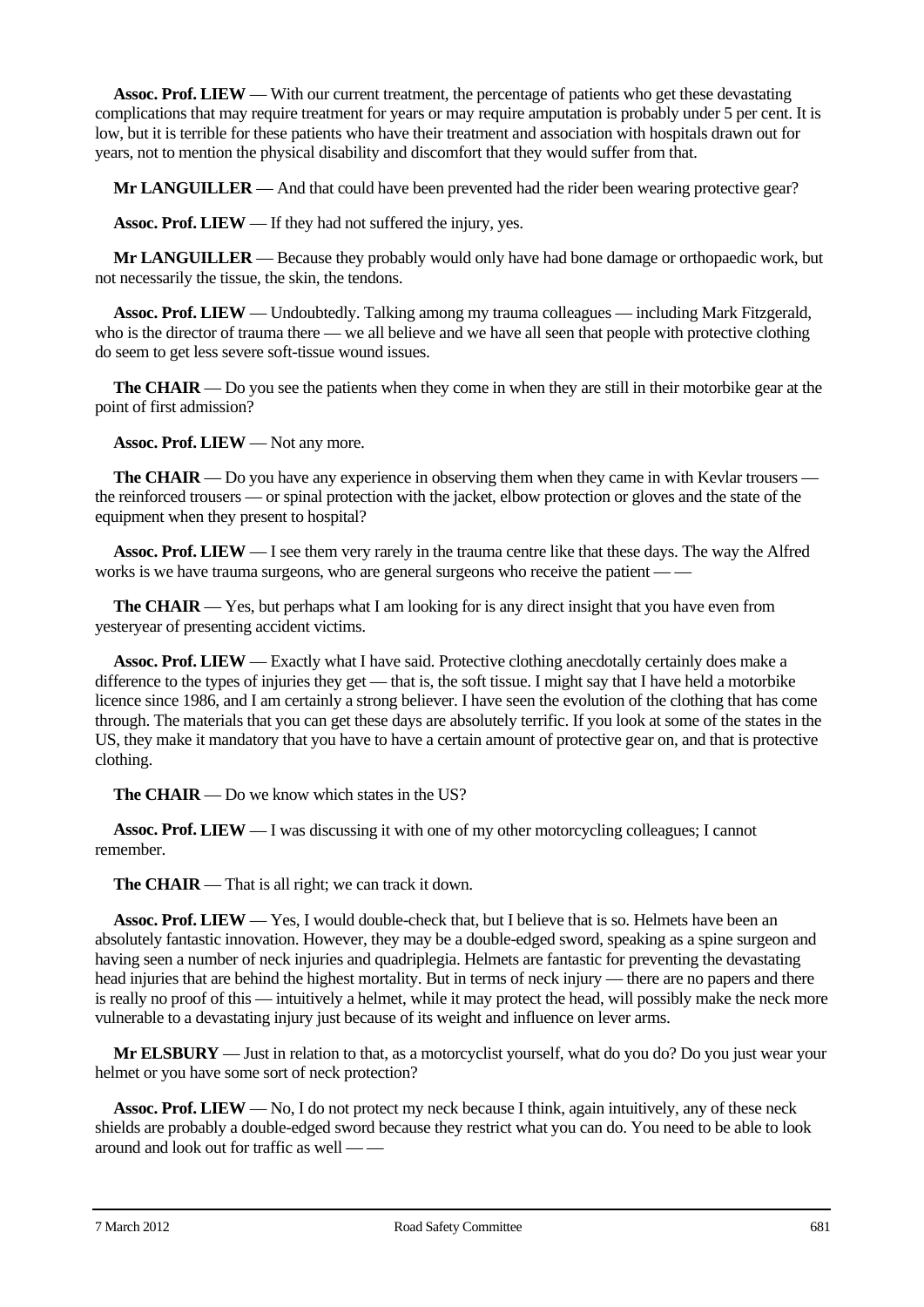**Mr LANGUILLER** — If I might interrupt you, I saw a helmet with an airbag on Spanish television. Have you seen that? Effectively on impact, as I understood it, the airbag inflates and the neck cannot do that movement.

**Assoc. Prof. LIEW** — Like an airbag containing the neck?

**Mr LANGUILLER** — It is effectively an airbag and it works as fast as anything. Bang!

**Mr ELSBURY** — I have seen them as a jacket as well where the collar actually inflates and pushes the helmet up slightly. It also provides a run along your spine so that should you come off, it inflates. However, some of the motorcyclists I have spoken to about it say, 'What happens if it goes off accidentally?'. Suddenly you are the Michelin Man, sitting on a motorcycle without any ability to move.

**Mr LANGUILLER** — From a professional point of view, what do you think of either of those two mechanisms?

**Assoc. Prof. LIEW** — I guess I am a bit dubious, simply because I have seen injuries caused by airbags in cars. I think it needs to be thoroughly tested first because we just do not know what the offshoot is. It could cause something else that we are just not aware of at the moment, and that is exactly what I was talking about. As you say, that timing is just so crucial and it is just so incredibly difficult to get it exactly right. And if it is not exactly right, I can see the potential for it to cause different injuries.

**Mr TILLEY** — I want to ask you about your area of expertise specifically in relation to spinal injuries. When it comes to motorcycle trauma there are a number of different injuries. Is there anything in your experience or anything you have been made aware of that at that vital time, the point of impact, when you first get services to them, makes things better or worse when people are given treatment or brought into the trauma centre? Are there things that people may or may not be doing at the crash scene that exacerbate spinal injuries? We have just heard evidence from a number of people through this inquiry, some of whom have a nursing background, and they have demonstrated some different manoeuvres in relation to stabilising patients and things like that at the scene. Are there things that maybe Ambulance Victoria could do? Are there different treatments that, if implemented before the patient gets to the trauma centre, could either assist or exacerbate the injury?

**Assoc. Prof. LIEW** — At the moment I think the retrieval people do a great job of immobilising and bundling up people in terms of spinal injuries. It depends whether you are talking about cord injuries or just a plain unstable bone injury that may or may not have the potential to cause some neurological injury. The point where I think we can do better at the moment is actual spinal cord injury services and that is with the Victorian Spinal Cord Service at the Austin. I do not know; what I am about to say might be a bit controversial.

## **Mr TILLEY** — Please be.

**Assoc. Prof. LIEW** — Looking back at the state trauma plan itself, I think it was a mistake that the second trauma centre did not go to the Austin; that is where the spinal cord service was. There were a lot of reasons, some of which I am not privy to, as to why that did not occur. Although it is for a small proportion of patients, spinal cord injuries obviously take up a huge amount of resources and are a big burden of disability for patients.

**The CHAIR** — Just for my understanding, where did the second trauma centre go?

**Assoc. Prof. LIEW** — To the Royal Melbourne. That being said, I understand there was some discussion to move the spinal cord service maybe to one of the major trauma centres — that is, the Alfred or the Royal Melbourne, which sort of makes sense. Their specialty has been the rehabilitation of spinal cord injuries. Again, do not get me wrong; we are talking about a very small proportion of the spinal injuries. In fact what we are seeing now is that the Austin is very keen to receive spinal cord injuries straight away. If they are multi-trauma, they will not get them; they come to the Alfred or the Royal Melbourne. We all know — we have seen the figures — that having a centralised trauma service improves outcomes and survival rates.

However, for your spinal cord injury patients, that is still a very contentious issue. If they need surgery, how soon do you get them to surgery? Obviously the Austin, with its spinal cord unit, would prefer that any patients who require surgery would go to the Austin. You can see the sorts of scenarios that evolve. I was involved in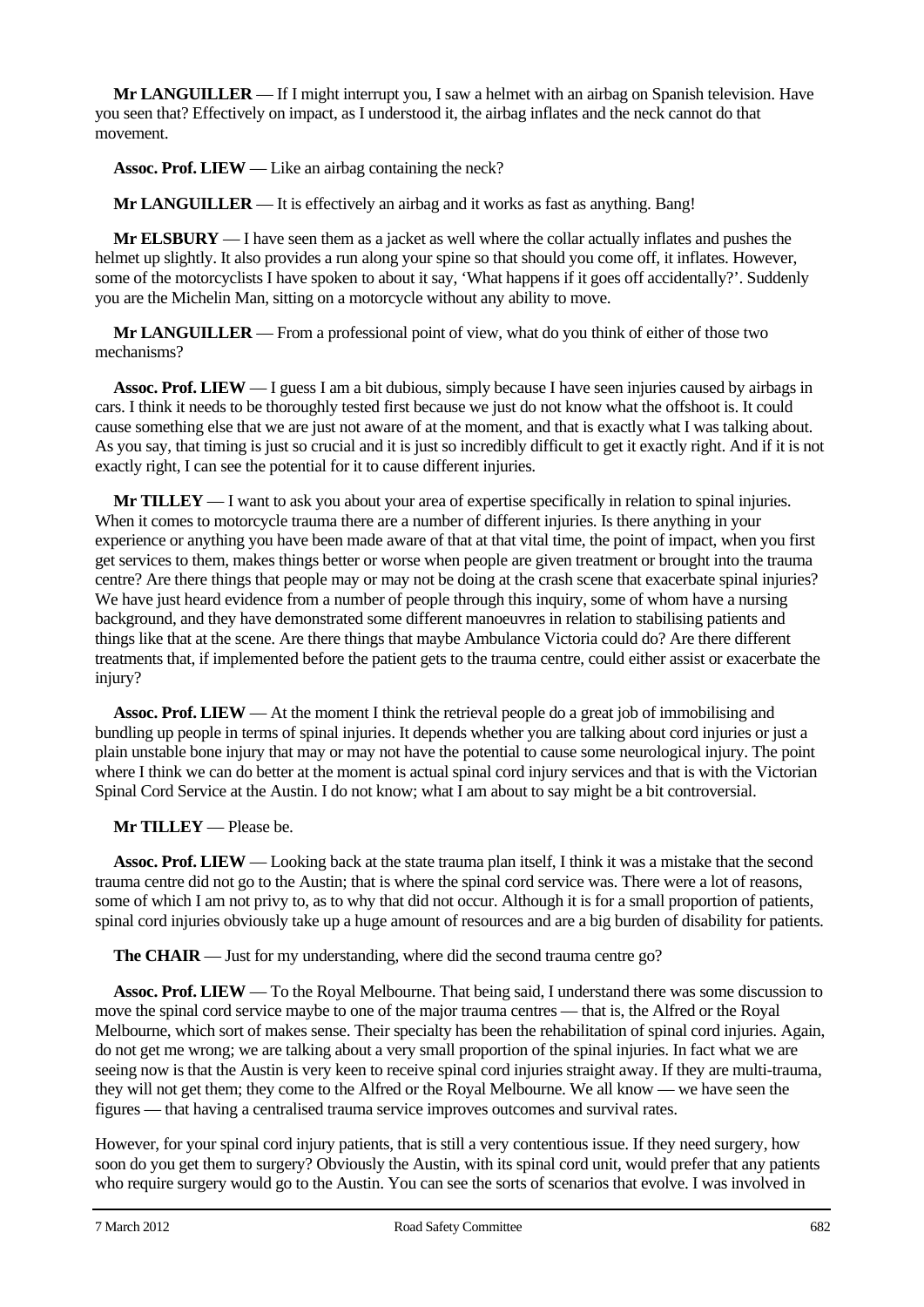one last week and I am just about to meet with the Austin to see if we can improve our processes. But a patient came in, off a motorbike actually, with a spinal injury. He was what we call completely quadriparetic. When a patient is completely quadriparetic we know from the start that their prognosis is quite poor for any recovery.

**The CHAIR** — What does 'quadriparetic' mean as opposed to 'quadriplegic'?

**Assoc. Prof. LIEW** — Yes, sorry, it is the same thing. It was a low quadriplegia, so there was no movement in his legs and a certain number of limitations of movements in his arms below that level. He came in and we determined that he was not multi-trauma as such, so according to our memorandum of understanding I rang the Austin and although we had facilities and I am a spinal surgeon who is able to operate on this chap straight away, they wanted him to be transferred to the Austin — which is a reasonable thing — and they could continue on with his care. But things unfortunately cannot happen at the snap of a finger and there was some delay. To cut a long story short, because of various discussions and delays he ended up staying at the Alfred and I ended up doing his operation at 12.30 at night. Did it make a difference to that patient? I do not know. But again, it is a very emotive issue because if you are that patient with that devastating neck injury you would probably want to go to theatre as soon as possible, so that is probably an area that needs looking at — that part of the acute treatment of the paralysed patient.

**Mr PERERA** — You said that airbags in cars have caused accidents. Is that right; is that what I heard?

**Assoc. Prof. LIEW** — They cause other injuries. They may prevent death, which is great, obviously, but they can cause devastating facial injuries — for example, if you are the wrong height. That is why children should not sit in the front seat. If you are not the right shape for the airbag either, you might theoretically end up worse off. The problem is that with a lot of these things we do not have a crystal ball and nothing is ideal. There is nothing that is going to prevent an accident, full stop, which is what you would want. What you have got to decide is would you rather have this injury or that injury and make a decision on which is the lesser of two evils, essentially.

**Mr PERERA** — It is a matter of research and time, I guess.

**Assoc. Prof. LIEW** — Yes. All I am trying to do is use that to illustrate that until it is looked at in a practical sense, I cannot come out and say that is a terrific thing. In theory it sounds good. The problem is that you always have those freak accidents or freak things that happen which turn out to be incredibly devastating for that one person, and then a whole series of chain reactions may flow on from that.

**Mr PERERA** — To what extent has advancement in treatment produced a reduction in fatal accident rates?

**Assoc. Prof. LIEW** — Sorry?

**Mr PERERA** — To what extent do you think advances in treatment have reduced fatalities in accidents?

**Assoc. Prof. LIEW** — I think the advent of the state trauma system has been really good because we have seen the decrease in the mortality rate over the time that has been evolving; so retrieval has obviously come a long way, as has the emergency treatment in the hospital. By having the state trauma system you get people with an expertise in looking after these critically ill patients. There have been advances in a number of different specialties, and certainly there is ongoing research in these areas. You have probably heard about the hypothermia trials for brain injury that are going on — cooling the patient. You have probably heard about the trials where they fix ribs to help with ventilation.

We unfortunately have not come very far with spinal cord injury. There was a time when it was in vogue that we gave very high-dose steroids to those patients, but in the end there has been a lot of controversy and a lot of discussion about this. Now most centres around the world will not give it because of the extremely high complication rate and the dubiousness of some of those spinal cord populations benefiting from the high-dose steroids.

We have, however, come a long way with the technology for fixation for spinal implants. We no longer have, as we did when I was training as a resident, all those patients lying around in tongs and tractions, confined to bed for three months, only being able to lie flat, having to be held the whole time that they were rolled. We do not need to have plaster jackets. What we can do is operate, stabilise the spine and virtually get them going with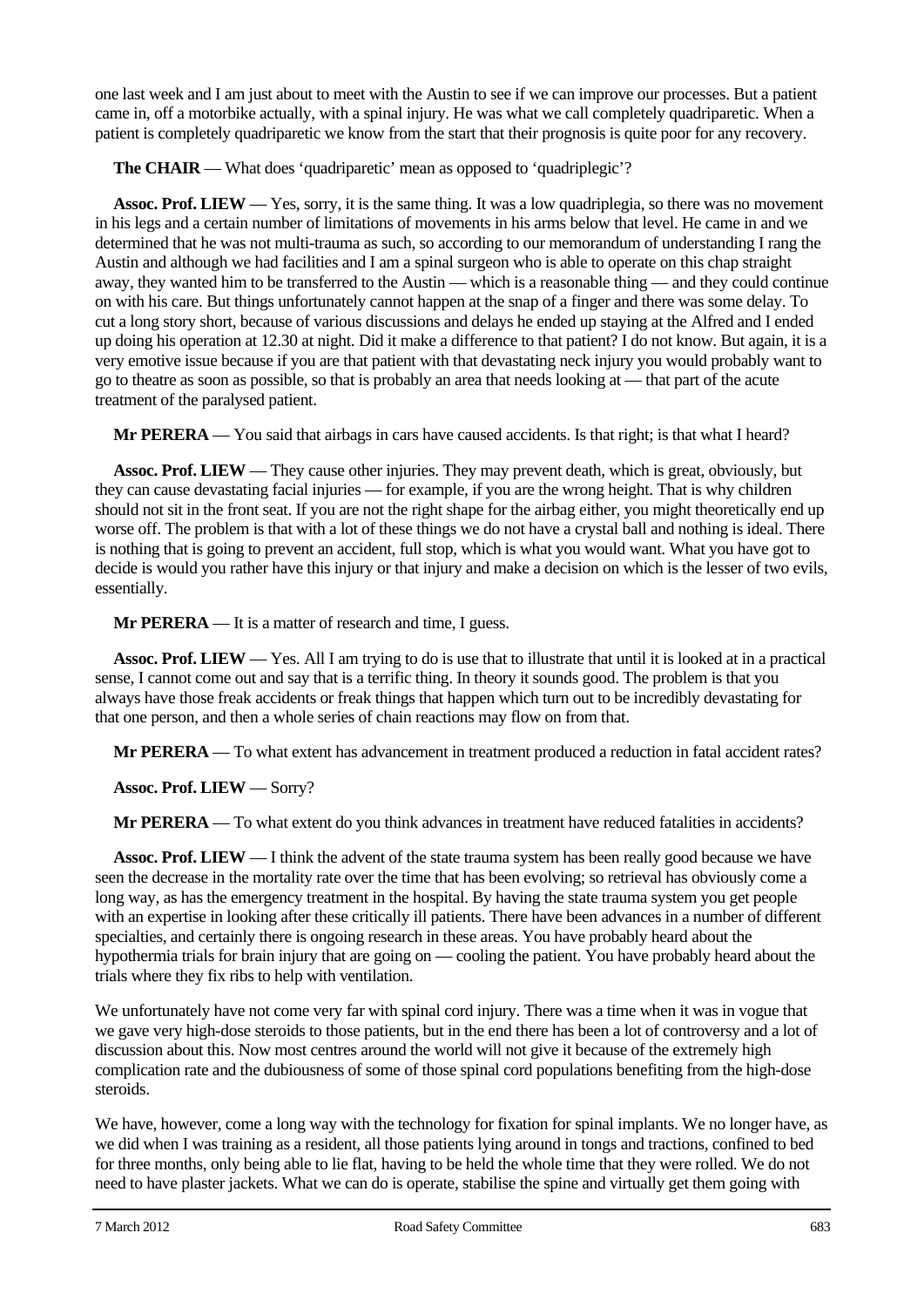their rehab a lot faster. However, I would just temper that by saying that unfortunately our population of these severe types of injuries is getting older and there is going to be a limit to what we can actually fix that well. That, for the future, is going to be the real burden in terms of spine injuries. I just gave a talk at another conference, *Spine and Trauma — Easy as Falling Off a Ladder?*, and what we are seeing are these trends of —

**The CHAIR** — That was the title of your talk?

 $\overline{\phantom{0}}$ 

**Assoc. Prof. LIEW** — Yes. These trends of 50 to 60-year-olds, especially on the weekend, getting up a ladder, cleaning the gutters or chopping the trees. They already have a bit of an arthritic neck and they do not necessarily have to have a fracture, but if they, I guess, extend their neck too much they can ping the spinal cord and end up with a spinal cord injury. I think that is going to be the future problem.

**Mr TILLEY** — What sort of age group are you talking about?

**Assoc. Prof. LIEW** — Over 50s, and particularly over 60s, as people are retiring and they are still well and they can still do things. This is happening around the world. I was on a fellowship overseas visiting in Indonesia and talking to the president of the Indonesian society. He is also a spine surgeon and we were talking about the types of injuries we were getting and he said 'Ah, yes, the holiday fracture'. This is what we are seeing. Even in an underdeveloped country like Indonesia, when there is a public holiday or people stay home, there is this peak in people falling off things and having spine fractures.

**Mr LANGUILLER** — So the lesson there is that we should not have public holidays!

**The CHAIR** — Are you or your colleagues involved in data collection committees with VicRoads and Victoria Police? If not, would you see the benefits of being involved in data committees that may correlate a little bit with the trends that are observed and with other observations as well?

**Assoc. Prof. LIEW** — Yes, I am one of the investigators on the Victorian Orthopaedic Trauma Outcomes Registry, or VOTOR, which is based at the Alfred. It is run by the Monash department of epidemiology. Basically they collect data from all the hospitals on all the major trauma patients who have orthopaedic injuries. They also look at the outcomes — looking at quality-of-life scores, say, after 6 months and after 12 months. It is a semi-clinical database. They are also related to VSTORM, which you know about as well, which also collects the sort of data that is in the submission that originally came to you.

It would be fantastic if everybody just got on the same page, combined forces and directed all the resources there. Certainly VOTOR was originally seen as a research database for clinicians and of course there is a certain amount of protectiveness of data by different people for different reasons. I am also involved with a PhD student in trying to get a spinal registry hanging off that as well. Doug Brown out at the cord service has his own spinal cord registry. I am not sure exactly how it works, but he collects his own patients. The problem with the cord service at the Austin is that what they treat has remained at a sort of static level, so what we do not know is what is actually spilling over the edges and going to other hospitals. I know that I cannot get all spinal cord injuries to the Austin. I have to send them to Caulfield as well, which is our, I guess, rehabilitation hospital arm, simply because of a lack of availability. I do not know how many more are going to the Epworth, so where they go to depends on a lot of other things.

**The CHAIR** — I have a few general questions that relate to our terms of reference. Firstly, do you have any understanding of trends that you have observed? One would be the falling off the ladder-type situation. What other trends might you have observed in relation to motorcycle accident victims presenting at hospitals?

**Assoc. Prof. LIEW** — In terms of something like that, I think the rider population that actually get into trouble has remained fairly static. Of course that is the young male, because you have got the combination of alcohol, speed and then the other thing, which I am not so sure is a good thing, is this power-to-weight ratio that is, now it is okay to get a big bike, providing that it does not have much power. I am not so sure that is a good thing. I have not studied the actual science of it myself, but intuitively it does not make sense to give a big bike to a learner rider. I do not think that has changed, and I think that has probably been a detrimental thing. The other thing is the increasing population, again not just falling off ladders, but even for riders like myself — I stopped riding for a while and then returned to riding after having had children, getting a little bit more time and getting annoyed with the traffic, which is getting worse.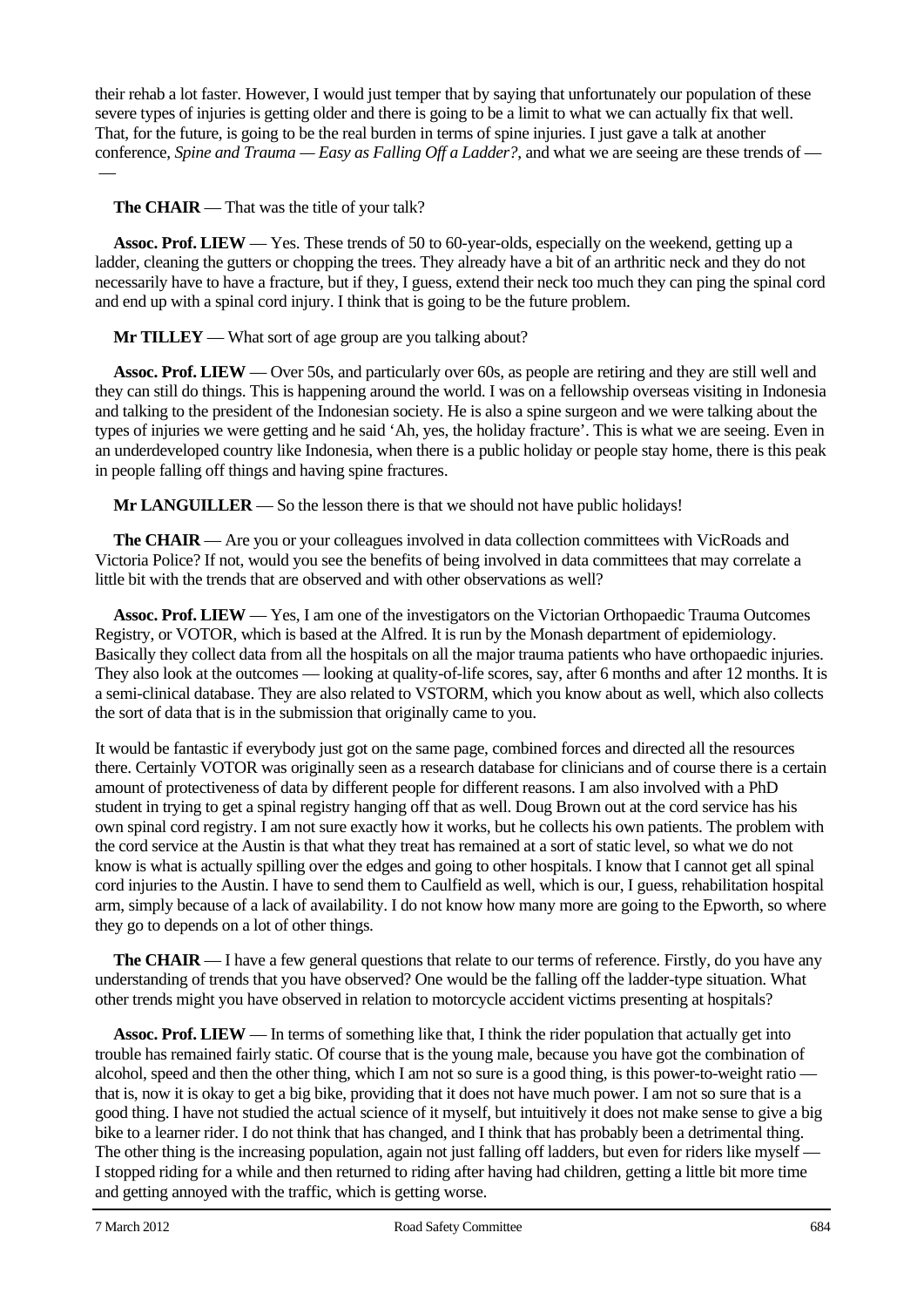**The CHAIR** — You did not pass me on the way in today, did you?

**Assoc. Prof. LIEW** — No, but I was considering it. I thought I had to go up the stairs to the actual Parliament, and I was considering just riding straight up. But no, I did not bring in my bike today.

**The CHAIR** — You would have passed my colleague, Mr Elsbury.

**Assoc. Prof. LIEW** — But of course there will be a group of people having a midlife crisis or returning to riding who will be in that older age group. Again I think it is mentioned in the submission. They have disposable income, they are well, and they are not fixing up their house; but they want to go for a ride in the Dandenongs or down the Great Ocean Road. So I think there will be — perhaps not so many as the ladder group — a peak of people in their 50s and 60s. Again we are looking at that age where you have got more arthritis in the spine, which makes you susceptible to more devastating injuries. You are looking at osteoporosis, where your fixation equipment probably does not have quite as good a hold as you would like, and so you have to modify treatment a bit.

**The CHAIR** — If you were to address two different groups of people — one group of 18 to 20-year-olds going to look at a range of shining bikes at a local retailer in Melbourne or Dandenong, and the alternative, a group of legislators and others of that age — what advice would you give those two groups in relation to minimising the number of people on whom you might be having to undertake spinal surgery?

**Assoc. Prof. LIEW** — Funnily enough, this does not come from my medical experience but from my riding experience, but I guess for that younger group I would suggest that they get their car licence first. I am talking about the urban population — that is, those who live in the city, because you know that in terms of single vehicle accidents, it is a different demographic. In terms of being overseas, again that is a different demographic. They have different circumstances; their problem is that they have 10 people on a motorcycle, so speed is not their problem. Yet here in the city it is the interactions with cars and with other vehicles. I think getting people to understand how other road users think about things is paramount, and also to have a certain amount of paranoia, which unfortunately is already present in young males — but that is probably for the wrong reasons and it is not helpful — you know, that everybody is out to get you on the road. You have got to have that mentality, which if you put it in politically correct terms is a hyper alertness about what is going on in the environment around you.

**The CHAIR** — Would you recommend any legislative changes to the law that otherwise exists today, in terms of the wearing of clothing? Should we as a committee recommend the mandatory wearing of safety gear?

**Assoc. Prof. LIEW** — Yes. Helmets, which are already in. In relation to safety gear, certainly jackets that cover limbs, gloves and boots.

**Mr LANGUILLER** — I would like to pursue precisely that point. We received a submission yesterday from Dr Leung from the Alfred hospital. Based on his submission and photographic work, I personally walked away thinking that in terms of soft tissue injuries and all of that, in the name of safety, I would have to recommend the compulsory wearing of a full helmet, as distinct from a half-full helmet.

**Assoc. Prof. LIEW** — Yes, I agree.

**Mr LANGUILLER** — From your point of view as an orthopaedic surgeon, do you have a view in terms of a half versus a full helmet, and what is the likelihood of its reducing your work, preventing injury, death, and so on, if the rider were to wear a full helmet, as distinct from the half a helmet which they can now wear legally?

**Assoc. Prof. LIEW** — I guess in the ideal world, riders would wear a full helmet, because you have got to think about the entirety. One is the brain, and a half helmet will protect against injury to that. Second is the skin and facial bones, and you need a full helmet for that.

**Mr LANGUILLER** — Do you wear a full helmet?

**Assoc. Prof. LIEW** — I wear a full helmet, and I would not wear a half, or open-faced, helmet. Even with things like gloves, finger injuries are devastating. In relation to spinal cord injuries, there is a particular spinal cord injury where the fingers and fine motor control are affected the most. But with any other finger injuries, even if you are in a chair, if you can use your hands, it makes an enormous difference; so I think it is the little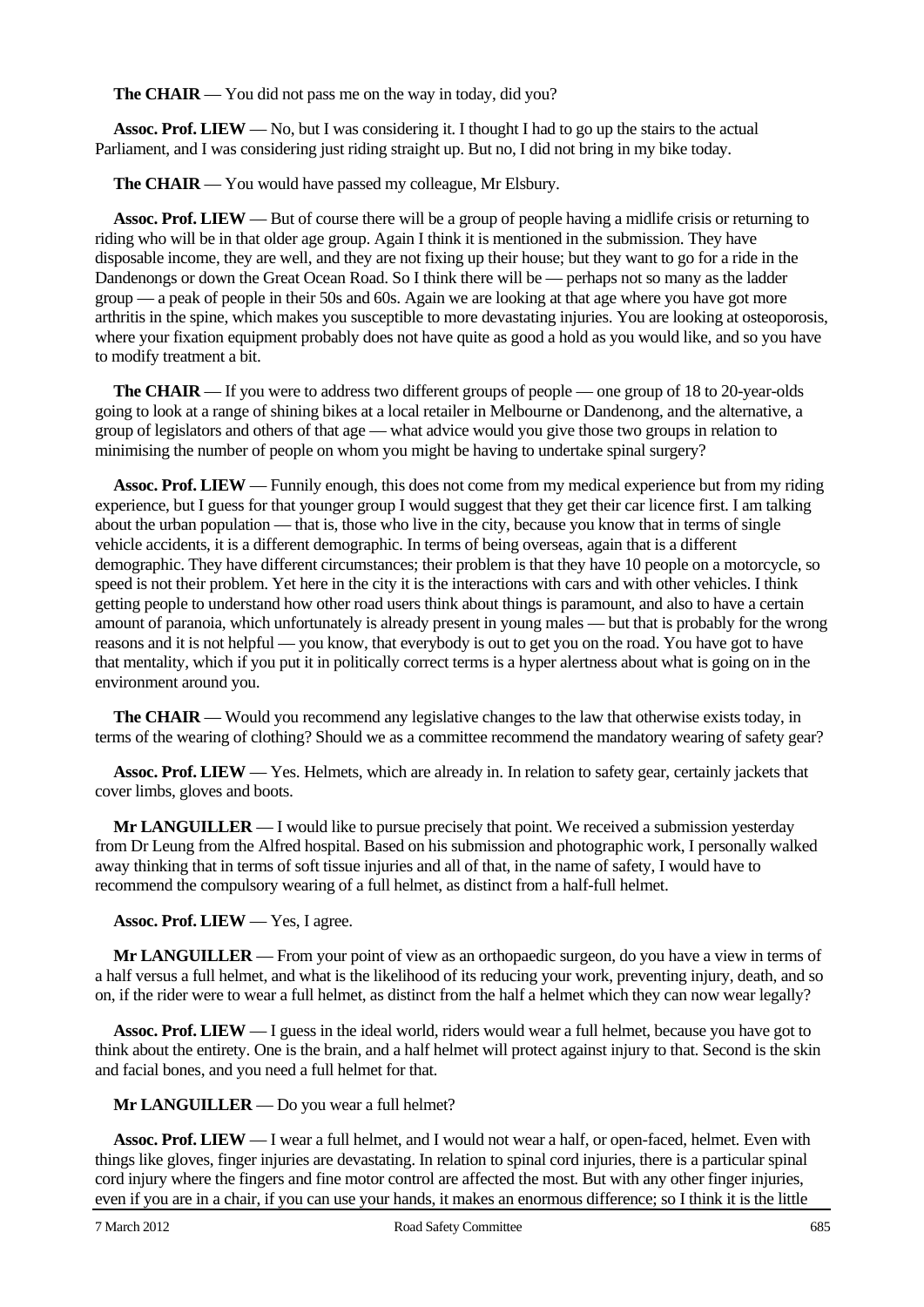things that do make a difference. In relation to protective clothing, if you can get your wounds to be not so dirty, you give the broken bone underneath a better chance of healing.

**Mr ELSBURY** — Just in relation to your being a returned rider, how long did you say you were away from it?

**Assoc. Prof. LIEW** — It was 10 years.

**Mr ELSBURY** — Would you have thought twice — —

**Assoc. Prof. LIEW** — I would mandate a course.

**Mr ELSBURY** — You would mandate a course. Thank you for answering my question before my asking it.

**Assoc. Prof. LIEW** — Yes, because that is exactly what I went to do. I did a course before I got back on, even though I had my licence. I could easily have just ridden. I also bought a 250 cc bike, and one that I could comfortably manage. So as a rider I have a lot of strong opinions on that — that is, just as a riding member of the public. I do not belong to any groups at all.

**Mr ELSBURY** — Did you entertain any idea of just jumping on a Harley, straight off?

**Assoc. Prof. LIEW** — I actually did want to buy a Harley at one stage.

**Mr ELSBURY** — There we go — the dream!

**Assoc. Prof. LIEW** — However, interestingly enough, when I went to do this course after 10 years, I was not sure what bike I would want. Bikes have changed so much over 10 years. That is another thing; they really have changed so much. A 250 cc now is much more powerful than a 250 cc when I was learning and riding, and I think that is something that really needs to be looked at. I do not think it has been looked at thoroughly. I managed to try a range of bikes on this course, which was extremely helpful as well — being able to get your fit and how you feel. I just did not like the position of a Harley. I just went back to the traditional sport bike-type posture.

**The CHAIR** — Noting that a number of accidents are caused not through the negligence of the motorcycle rider but rather through the inadvertence of a motorist, are you able to reconcile your engagement as a motorcyclist with your work role as a spinal surgeon? Do you sometimes prevaricate on the judgements you make to continue to ride a motorbike when you see the end result of the negligence of others rather than that of a motorcycle rider?

**Assoc. Prof. LIEW** — I am paranoid when I am out riding, and I guess I rationalise it. We all think we are a bit immortal, don't we? I drove a car before getting a bike licence, and I think it actually does put a different frame of mind on you, because on the road on my bike I tend to sit where I know I can be seen in the mirror and by the car. I never sit in a car's blind spot, and I know where that is. So they are the things I think about on the road all the time, and I ride with that paranoia where I assume that the car cannot see me and that if they do, some of them might in fact be out to get me.

**Mr TILLEY** — If we could just go back to some of the clothing stuff, with the exception of motorcycle helmets, which have an Australian standard, by and large nothing else has any form of standard. With what we were discussing before, how would that affect your ideas on mandatory clothing by having a set of standards that could be quite variable?

**Assoc. Prof. LIEW** — If you put in a standard, that would be extremely unpopular — as in a stringent standard. I think that even just a descriptor would make a big difference. For leather, maybe a thickness, but not necessarily the material. Kevlar is expensive, that is the problem, but there is no doubt that it has great drag resistance. As you know, they advertise it as having a 7-second drag before it actually abrades, which is fantastic if you can afford that. To get it accepted first you would need to have a softer sort of approach and make it so that you mandate full covering of arms, legs, gloves and boots; even if in the first instance you made gloves and boots mandatory, that would make a difference.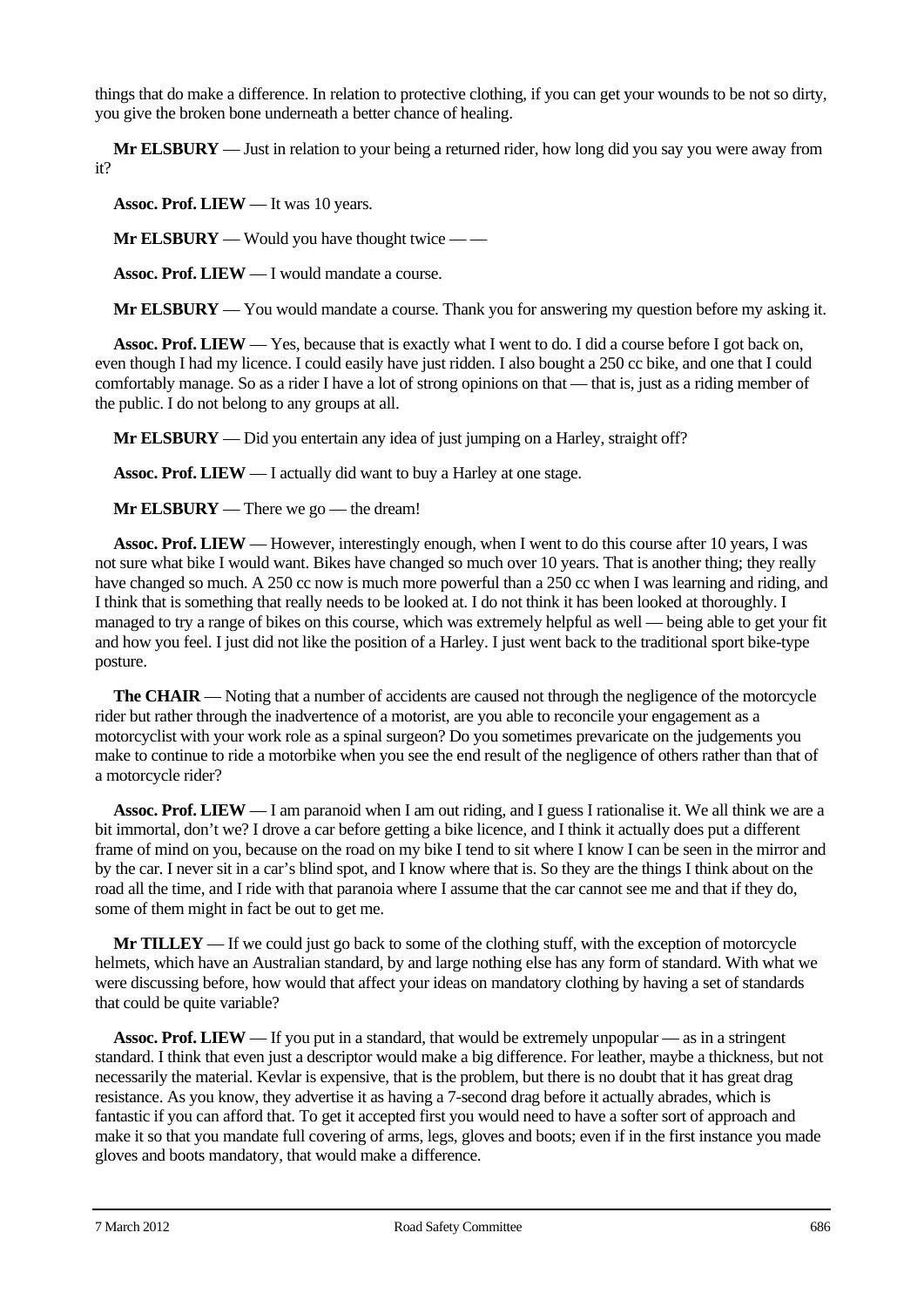With feet injuries you may think, for example, 'Oh, well, a broken toe isn't such a big thing', but you would have somebody on crutches for six weeks who cannot work or get to work, who would have pain, and if it healed in the wrong position, they would have pain for the rest of their life because they would have to walk on their foot, so then you have got a problem. It is the same with the hands, as I was saying before; if you take out a thumb, for example, that is incredibly crippling. You cannot do anything with the rest of your hand. You do not think about those things until you see people and talk to people who actually have these injuries and who tell you how disabling it actually is. I guess the saddest thing is that some of the patients do not have the fine motor control in their hands and so they cannot feed themselves properly — you know, basic things that are just terrible.

**Mr TILLEY** — I have to thank you for your frank and open evidence. It has been terrific. It has been a breath of fresh air for us.

**Assoc. Prof. LIEW** — Thank you. I hope it has been helpful.

**Mr TILLEY** — I apologise about us not concentrating specifically on your expertise in spinal injuries.

**Assoc. Prof. LIEW** — No. I guess to be fair that I was not quite sure what you wanted, because I knew that those submissions had been made and that was the basis. Apart from that I was told that I was wanted to attend as a spinal surgeon, but I was told that I would just be asked questions, and then I was not sure what I had to prepare. So I prepared a little thing, but that is quite all right.

**Mr TILLEY** — Whilst I am just having a little bit of a discussion with you — —

**Assoc. Prof. LIEW** — I am happy to talk about whatever you need to know about.

**Mr TILLEY** — Just protective clothing and being a rider. A great example is Australia with its varying climatic conditions and how the heat and fatigue affects us. What are your thoughts as a rider about how using different types of gear would affect fatigue and other heat-related illnesses and pressures?

**Assoc. Prof. LIEW** — Maybe this will answer your question as well, reconciling the fact that I work on the end result of some of these complications of motorcycle riding. If it is raining I do not take my bike. That is more about the fact that I do not like arriving at work wet, but again I may be tired. The other night when I was operating all night, I took the car in the morning. I know if I do not have all my wits about me, I should not and I cannot ride properly, because I do not have that alertness. Yes, there is no doubt that the wet makes a huge difference. You have to be extra careful, and that is not just extra careful of your actual machine, but extra careful of other people as well.

**The CHAIR** — Associate Professor Liew, we have allocated 45 minutes for your appearance today. We have a solid program with other witnesses coming forward. We really appreciate your time. With your formal submissions or your notes, are they something that you would feel free to pass on to us, or are they your own working notes?

**Assoc. Prof. LIEW** — If you wanted something, that is what I was going to — —

**The CHAIR** — To put it another way, could we have a copy and distribute what you have prepared amongst the committee?

**Assoc. Prof. LIEW** — If you think you are going to be interested in it. I am sorry that I did not bring any graphic pictures to keep you awake. Michael would have done that yesterday.

**Mr LANGUILLER** — We had a very good session yesterday.

**Assoc. Prof. LIEW** — By and large my work would be more sort of X-rays, which can be a bit boring. People do not quite understand them, and Michael would have had the good ones.

**The CHAIR** — Is your material in a format that we could incorporate into the Hansard record of our hearing for the wider world to have a look at, or is it more of a personal set of speaking notes? The call is yours. We can distribute it and our research staff could have the opportunity to access it without it being placed on the Web.